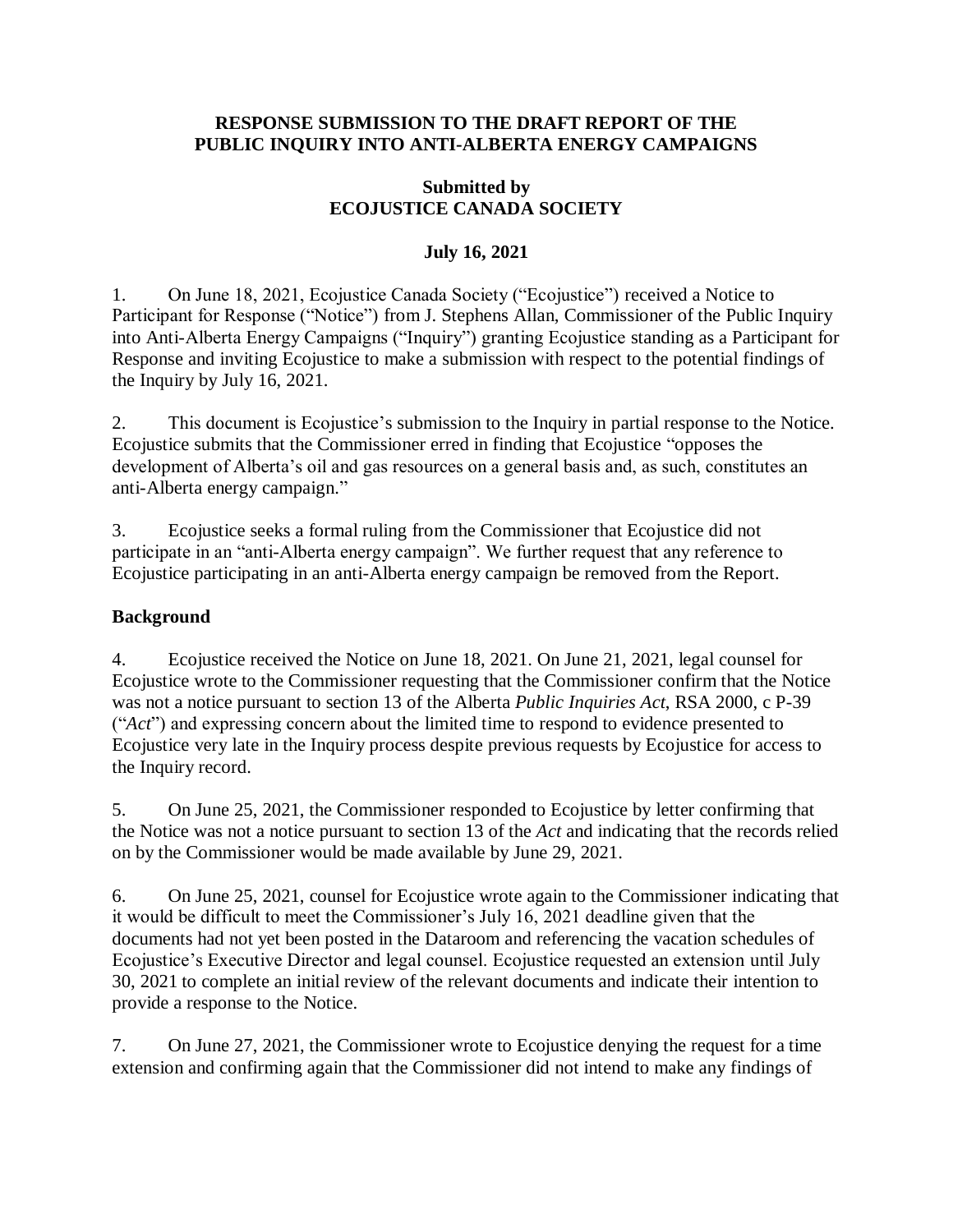misconduct against Ecojustice. However, the Commissioner indicated that Ecojustice had been identified as being potentially involved in an anti-Alberta energy campaign.

8. A partial draft of the Commissioner's report was made available in a Dataroom on June 29, 2021. A further posting of information specific to Ecojustice was made available in the Dataroom on July 2, 2021. Therefore, Ecojustice had only 10 working days to respond to the draft documents.

9. This submission deals only with the Commissioner's error in finding that Ecojustice participated in an anti-Alberta energy campaign. Ecojustice has not been granted sufficient time to determine the accuracy of the alleged quotes from its website found at paragraphs 2, 4, 6 and 12 of Part III with respect to Ecojustice. However, on initial review, Ecojustice notes that the alleged quote found at paragraph 2 misquotes the Ecojustice website and wrongly conflates the Sierra Club Legal Defence Fund ("SCLDF") with the Sierra Legal Defence Fund ("SLDF"). Further, Ecojustice has not been granted sufficient time to review and confirm the funding information in paragraph 10 of Part III.

10. In his letter of June 27, 2021, the Commissioner indicated that he was open to consider any concerns that Ecojustice may have after having reviewed the material posted in the Dataroom. If the Commissioner concludes that Ecojustice did not participate in an anti-Alberta energy campaign and agrees to remove any such reference from the Report, then that ends the matter. If the Commissioner continues to allege that Ecojustice participated in an anti-Alberta energy campaign, then Ecojustice requires and formally requests an additional 30 days to complete a full review of the draft Report and respond to the Commissioner's evidence.

# **Submissions**

11. In Part III of the draft Report dealing specifically with Ecojustice, the Commissioner finds that Ecojustice "opposes the development of Alberta's oil and gas resources on a general basis and, as such, constitutes an anti-Alberta energy campaign." This conclusion is based almost entirely on the Commissioner's review of material found on Ecojustice's website, much of which was intended as generic information for the public and Ecojustice supporters. The quoted passages, taken out of context, do not reflect the specifics of Ecojustice's legal work with respect to the Alberta oil and gas sector. At no point in the 24-month Inquiry process, prior to June 18, 2021, did the Commissioner interview any Ecojustice representative or invite specific information from Ecojustice with respect to its activities.

12. The Terms of Reference for the Inquiry define an "anti-Alberta energy campaign" as:

Attempts to directly or indirectly delay or frustrate the timely, economic, efficient and responsible development of Alberta's oil and gas resources and the transportation of those resources to commercial markets, by any means, which may include, by the dissemination of misleading or false information.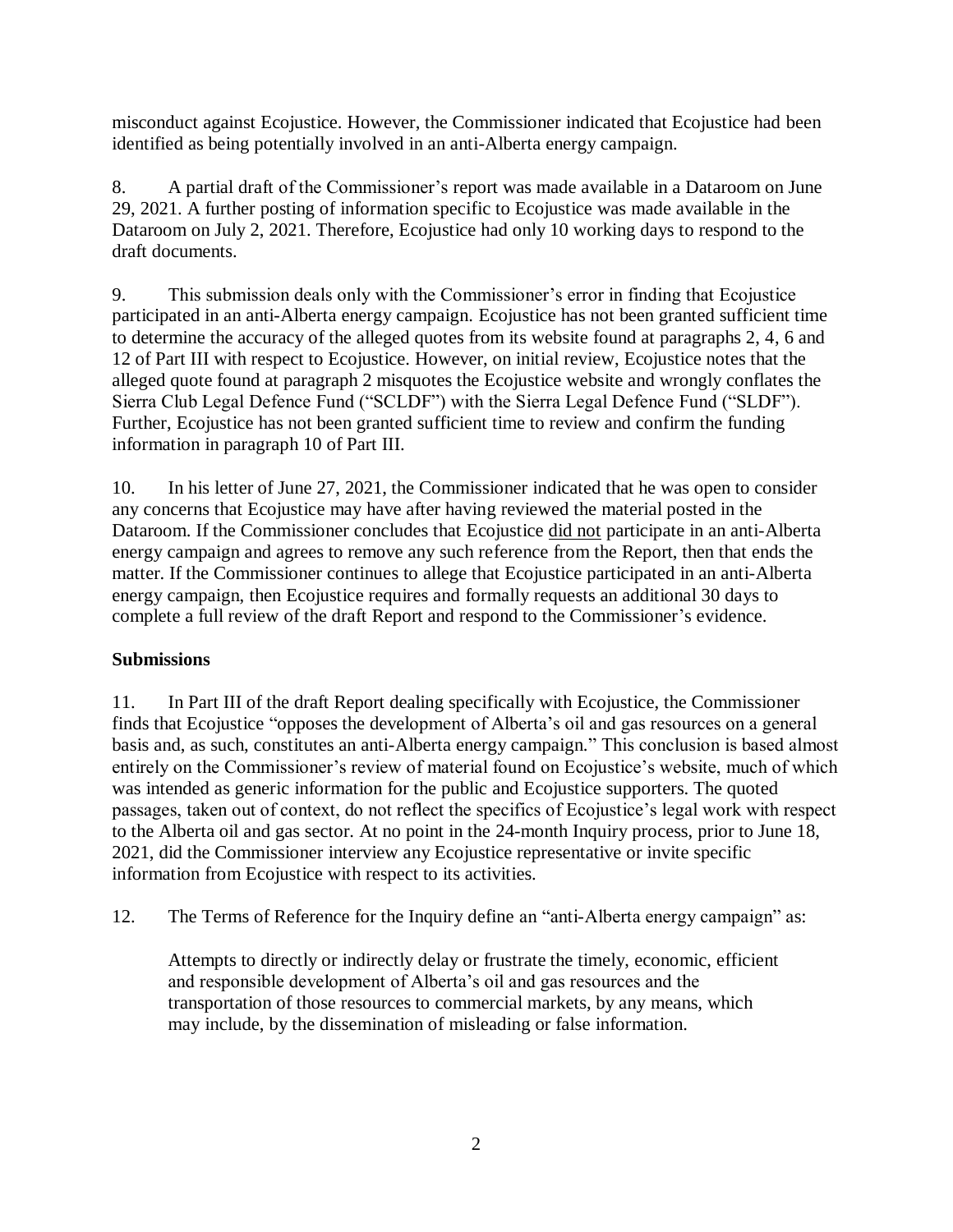13. In his September 14, 2020 Ruling on the Interpretation of the Terms of Reference ("Ruling"), the Commissioner stated, with respect to the definition of an "anti-Alberta energy campaign":

Second, I do not interpret it to be my role to determine whether a particular project is "economic, efficient and responsible". Alberta and Canada have regulatory frameworks set up to make these determinations, which I do not interpret as my mandate to duplicate. Moreover, the Commission does not have the resources or time necessary to review the merits of individual projects at the regulatory level. Accordingly, I will proceed from the basis that some level of oil and gas development in Alberta is "economic, efficient and responsible" and focus on opposition to development Alberta's oil and gas resources in a broad and general sense.

14. Further, in his Ruling, the Commissioner stated:

For clarity, I do not consider that a party is attempting to oppose the development of Alberta's oil and gas resources in a broad and general sense solely by reason of such party opposing a discrete aspect of a specific project, or by isolated opposition on specific grounds to a particular project (such as where a party's interests in land or traditional rights may be directly affected).

15. On October 13, 2020, Professor Martin Olszynski requested a reconsideration of the Commissioner's interpretation of the phrase "the timely, economic, efficient and responsible development of Alberta's oil and gas resources". Professor Olszynski argued that the Commissioner's interpretation amounted to a breach of procedural fairness in that it deprives potentially named groups of an important defence to any adverse findings or findings of misconduct, namely that they were not opposed to timely, economic, efficient, and responsible development but rather to uneconomic, inefficient, and irresponsible development.

16. On October 30, 2020, the Commissioner refused Professor Olszynki's request for reconsideration, primarily repeating his earlier ruling.

17. However, the Commissioner's Ruling and position with respect to the definition of an "anti-Alberta energy campaign" allows for three propositions:

(a) a ruling that "some level of oil and gas development in Alberta is economic, efficient and responsible" leads to the corollary that some level of oil and gas development in Alberta may not be "economic, efficient or responsible";

(b) some specific oil and gas developments may not be "timely, economic, efficient or responsible"; and

(c) a party opposing a discrete aspect of a specific project is not participating in an anti-Alberta energy campaign.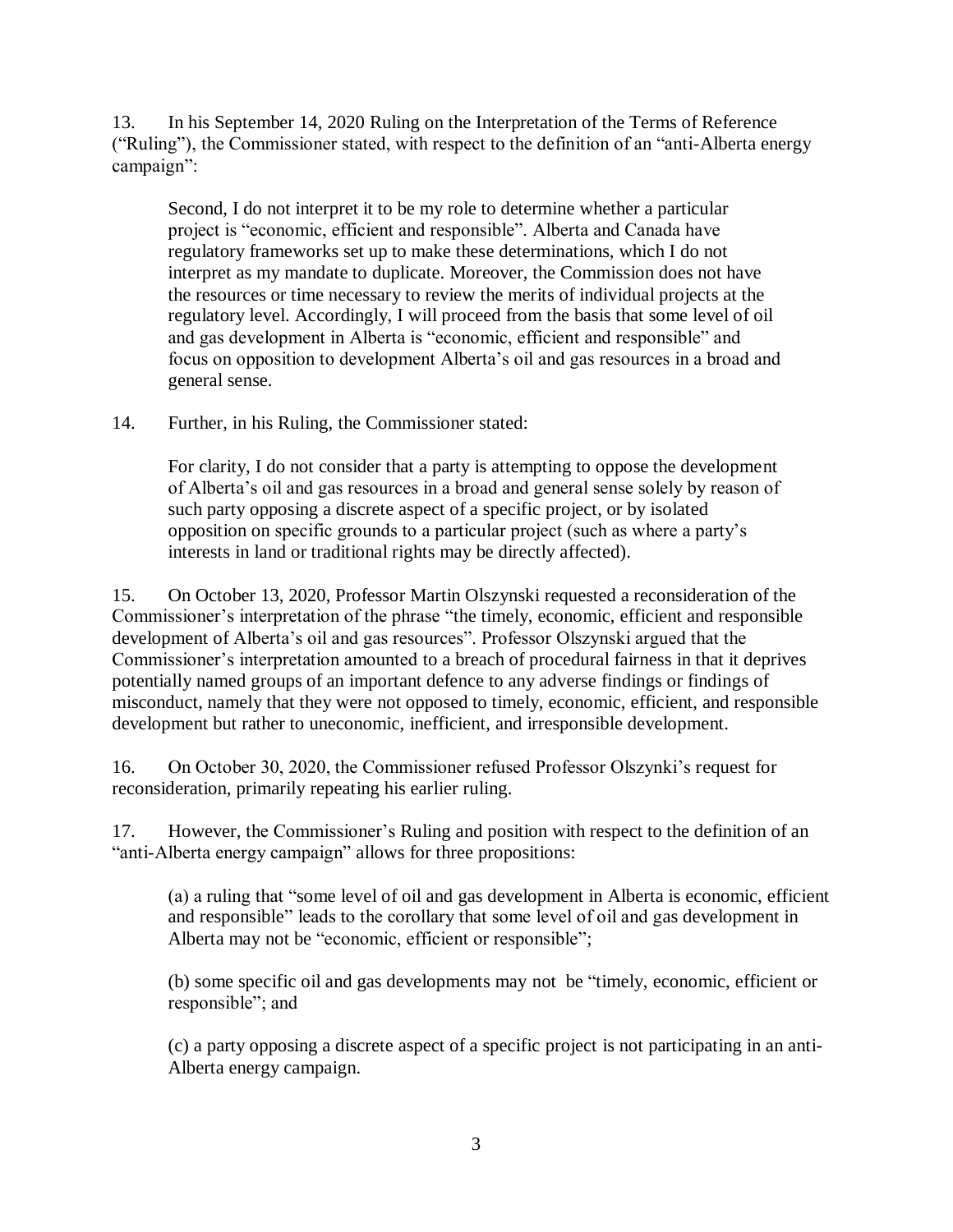18. Professor Martin Olszynski submitted evidence to the Inquiry supporting the first proposition. Professor Olszynski submitted six scientific reports establishing the negative environmental impacts of oil sands development.<sup>1</sup> However, the draft Report contains no reference to these negative impacts.

19. The Commissioner's conclusion that Ecojustice participated in an anti-Alberta energy campaign based on general information from Ecojustice's website and without any communication with Ecojustice on this issue prior to June 18, 2021 is not supportable. The draft Report suggests that Ecojustice opposed Alberta oil and gas development "on a general basis" simply for the purpose of opposing such development. That is not accurate. Ecojustice's mission is to represent clients using the courts and power of the law to defend nature, combat climate change, and fight for a healthy environment for all. All of Ecojustice's work with respect to Alberta oil and gas development raised discrete and specific concerns about the lawfulness of an action or the potential environmental impacts of a development.

20. Ecojustice, its supporters and clients, share a commitment to protecting nature, climate and our communities from a range of activities and to upholding the rule of law. Ecojustice is committed to furthering "responsible development", in the words of the Terms of Reference. Ecojustice only accepts donations according to strict criteria, which include a condition that donors will not influence litigation priorities or strategic choices. Ecojustice's mission and its clients' interests, and not its donors or an alleged "anti-Alberta energy campaign", guide the work that it conducts. Rather than participating in an anti-Alberta energy campaign, Ecojustice's activities relative to Alberta oil and gas development fall into one of two categories:

(a) representing environmental organizations, First Nations or individuals in statutorilyrequired regulatory processes to ensure that the potential environmental impacts of the proposed project are fully and properly considered; or

(b) ensuring that oil and gas operators and the provincial and federal government carry out their activities relative to oil and gas development in a lawful manner.

21. Ecojustice's record with respect to Alberta oil and gas development speaks for itself:

(a) In 2006, Ecojustice represented the Pembina Institute and other parties in the Joint Review Panel proceeding with respect to the proposed Imperial Oil Kearl oil sands project. The clients raised specific concerns and presented evidence with respect to the impact of the project on species at risk, the greenhouse gas emissions from the project and the cumulative impacts of the project. Following the release of the Joint Review Panel report recommending approval of the project, Ecojustice represented the same parties in a judicial review of the report before the Federal Court. On judicial review, the Federal Court overturned the Joint Review Panel report, stating:

The Panel dismissed as insignificant the greenhouse gas emissions without any rationale as to why the intensity-based mitigation would be effective

 $\overline{a}$  $1$  Letter from Martin Olszynski to Commissioner Steve Allan re Section 25 Application regarding the Commissioner's Ruling on Interpretation, (13 October 2020).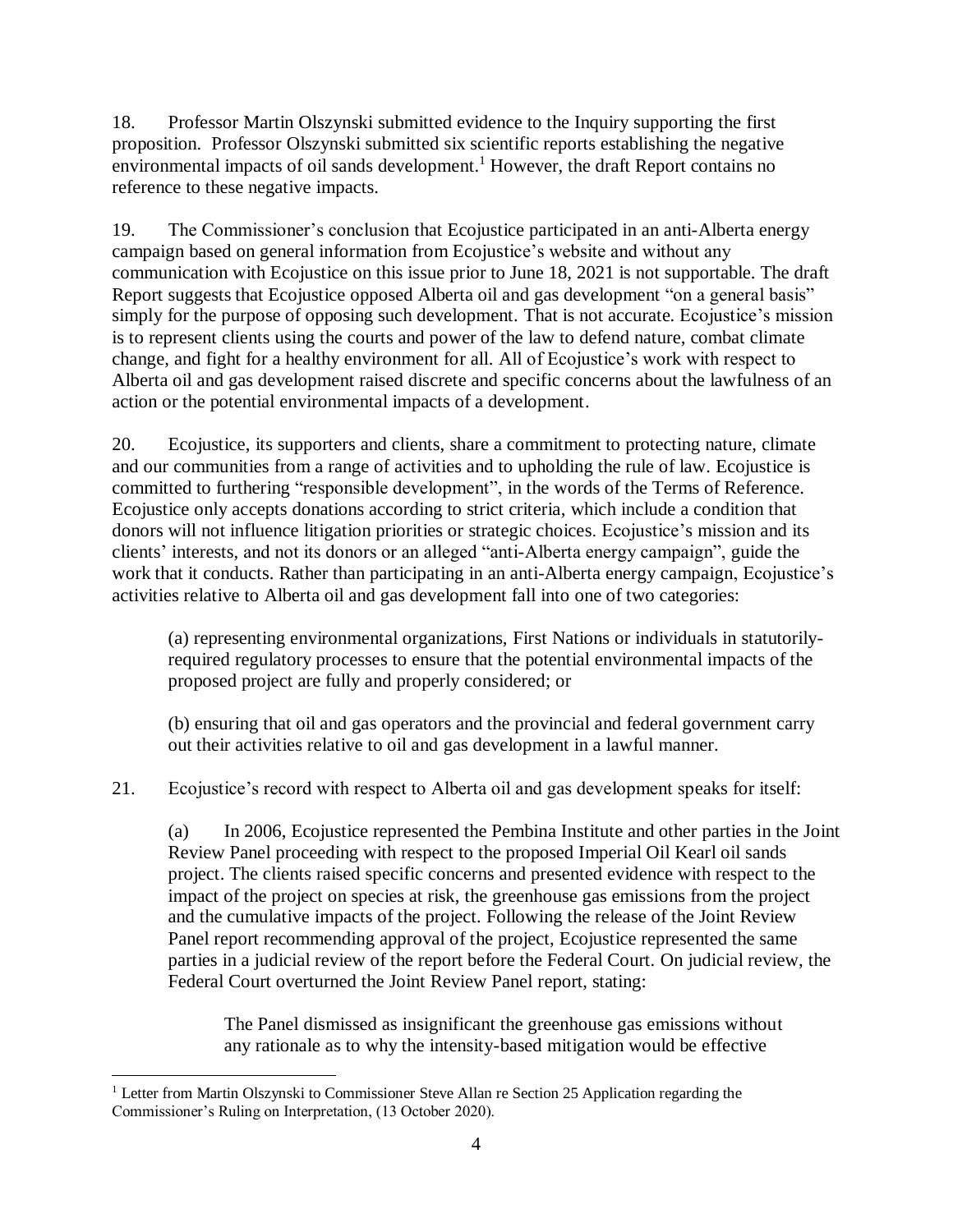to reduce the greenhouse gas emissions, equivalent to 800,000 passenger vehicles, to a level of insignificance. Without this vital link, the clear and cogent articulation of the reasons behind the Panel's conclusion, the deference accorded to its expertise is not triggered.<sup>2</sup>

Ecojustice and its clients did not raise broad and general opposition to oil and gas development. They raised specific concerns that the proponent had failed to identify effective mitigation measures for its greenhouse gas emissions and that the Joint Review Panel had failed to justify its conclusion with respect to the significance of those greenhouse emissions. The proponent's and Joint Review Panel's failures, as confirmed by the Court, were not consistent with responsible energy development in the face of a climate crisis.

(b) In April 2008, 1600 ducks died in the Aurora settling pond at the Syncrude oil sands operation. In December 2008, following what appeared to be unreasonable delay by the Crown in bringing charges against Syncrude, Ecojustice represented an individual in commencing a private prosecution under the federal *Migratory Birds Convention Act* and the Alberta *Environmental Protection and Enhancement Act*. The prosecution of these offences was ultimately taken over by provincial and federal prosecutors. In June 2010, Judge Tjosvold of the Alberta Provincial Court found Syncrude guilty of both charges. Judge Tjosvold found that Syncrude failed to follow its own bird deterrent plan<sup>3</sup> and were late in setting out their bird deterrent cannons in the spring of  $2008<sup>4</sup>$ . The Court concluded:

Syncrude did not establish a proper system to ensure that wildlife would not be contaminated in the Aurora Settling Basin or take reasonable steps to ensure the effective operation of the system.<sup>5</sup>

Commencing the private prosecution was not broad and general opposition to Alberta oil and gas development. Rather, it was ensuring that Syncrude was held accountable for systemic failures in its bird deterrent system and for acting contrary to the law. Such failures cannot be consistent with responsible energy development.

(c) In 2011, Ecojustice represented the Athabasca Chipewyan First Nation, the Beaver Lake Cree Nation, the Enoch Cree Nation and certain environmental organizations in a case before the Federal Court alleging that the federal Minister of Environment had failed to prepare a recovery strategy, as required by the *Species at Risk Act*, for seven herds of Boreal caribou in northeastern Alberta that were being impacted by oil sands development. The parties also alleged that the Minister erred by failing to issue an emergency protection order for those herds pursuant to subsection 80(2) of the *Species at Risk Act*. Justice Crampton of the Federal Court found that the Minister, in refusing to issue an emergency protection order, had failed to consider the First Nations

 $\overline{a}$ 

<sup>2</sup> *Pembina Institute for Responsible Development v Canada (Attorney General)*, 2008 FC 302, at para 78.

<sup>3</sup> *R. v Syncrude Canada Ltd.*, 2010 ABPC 229, at paras 22-27.

<sup>4</sup> *Ibid*, at paras 114-155.

<sup>5</sup> *Ibid*, at para 128.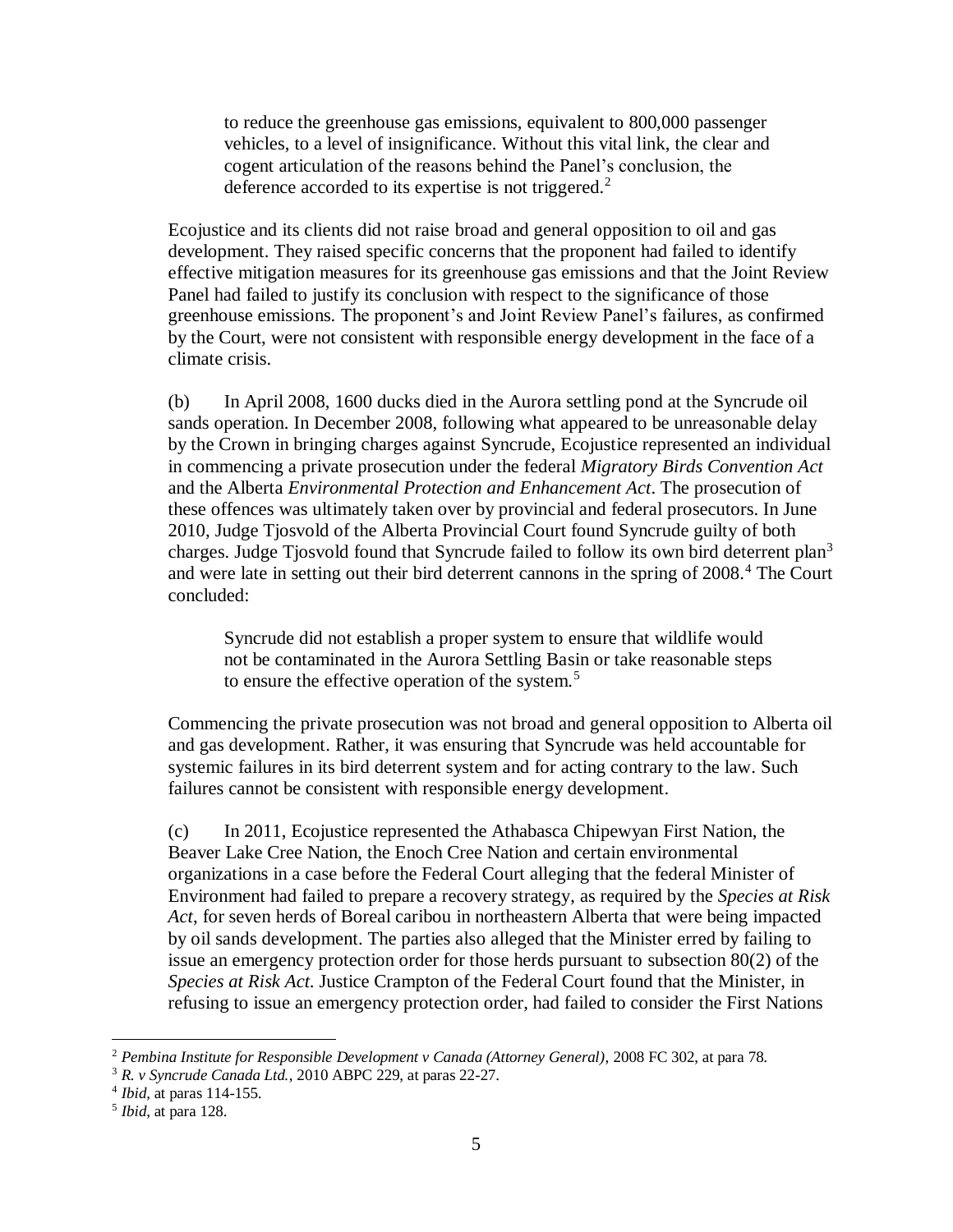Applicants' Treaty Rights and the honour of the Crown in interpreting subsection 80(2) of the *Species at Risk Act*. Justice Campton stated:

Considering all of the foregoing, and keeping in mind that "[i]nterpretations of treaties and statutory provisions which have an impact upon treaty or aboriginal rights must be approached in a manner which maintains the integrity of the Crown" (*Badger*, above), the Minister clearly erred in reaching his decision by failing to take into account the First Nations Applicants' Treaty Rights and the honour of the Crown in interpreting his mandate under subsection 80(2). The Decision therefore warrants being set aside on that basis alone.<sup>6</sup>

Justice Crampton deferred his decision on whether the Minister had failed to produce a recovery strategy for the herds within the required timeline as the Minister committed to release the recovery strategy within five weeks of the decision.<sup>7</sup>

This was not the clients' broad and general opposition to Alberta oil and gas development. This was a specific situation in which the Minister failed to meet his legal obligations with respect to protecting species at risk from the impacts of oil sands development. Such a gap cannot be consistent with responsible energy development.

(d) In 2012, Ecojustice represented the Oil Sands Environmental Coalition ("OSEC", consisting of the Pembina Institute and the Fort McMurray Environmental Association) in the Joint Review Panel proceedings with respect to the proposed Shell Jackpine oil sands project expansion. OSEC presented evidence on several issues including air emissions, greenhouse gas emissions, water management, water quality and impacts on wildlife, wetlands and old growth forests. The Joint Review Panel concluded:

The Panel finds that the Project would likely have significant adverse environmental effects on wetlands, traditional plant potential areas, wetlandreliant species at risk, migratory birds that are wetland-reliant or species at risk, and biodiversity. There is also a lack of proposed mitigation measures that have been proven to be effective. The Panel also concludes that the Project, in combination with other existing, approved, and planned projects, would likely have significant adverse cumulative environmental effects on wetlands; traditional plant potential areas; old-growth forests; wetland-reliant species at risk and migratory birds; old-growth forest reliant species at risk and migratory birds; caribou; biodiversity; and Aboriginal traditional land use (TLU), rights, and culture. Further, there is a lack of proposed mitigation measures that have proven to be effective with respect to identified significant adverse cumulative environmental effects.<sup>8</sup>

 $\overline{a}$ <sup>6</sup> *Adam v Canada (Minister of the Environment)*, 2011 FC 962, at para 35.

<sup>7</sup> *Ibid*, at para 73.

<sup>8</sup> Joint Review Panel for the Shell Jackpine Mine Expansion Project, *Report of the Joint Review Panel Shell Canada Energy Jackpine Mine Expansion Project Application to Amend Approval 9756 Fort McMurray Area*, (9 July 2015) (2013 ABAER 011), at para 9.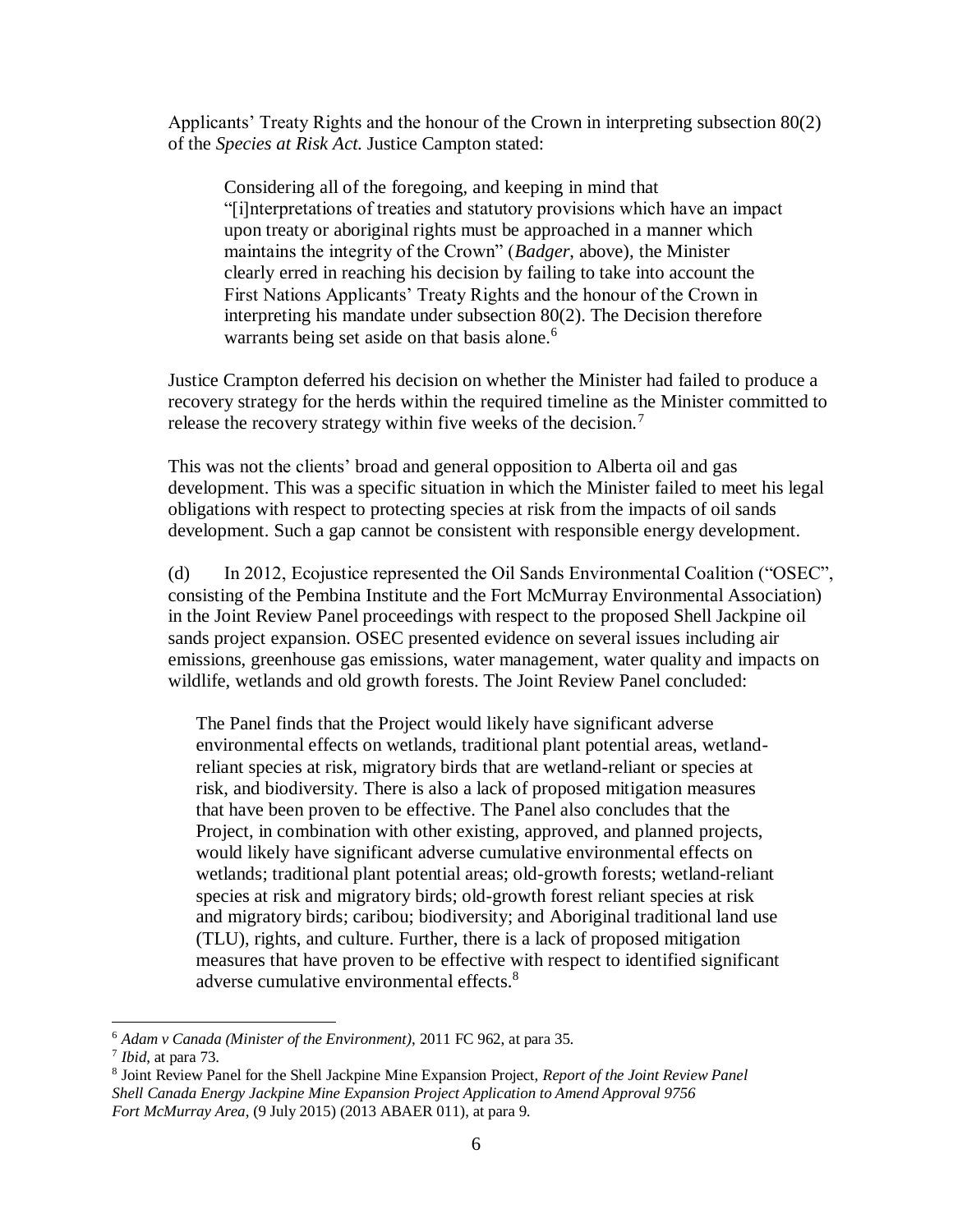This was not broad and general opposition to Alberta oil and gas development. By participating in the Joint Review Panel process, OSEC raised specific and legitimate concerns about the environmental effects of the project that were confirmed by the Joint Review Panel and informed the ultimate decision with respect to the project. A project that results in significant adverse environmental effects on a wide range of environmental components cannot be taken to be responsible development.

(e) Beginning in 2012, Ecojustice represented ForestEthics Advocacy, the Living Oceans Society and the Raincoast Conservation Foundation (together, the "Coalition") in the Joint Review Panel proceedings for the proposed Northern Gateway pipeline project. In those proceedings, the Coalition raised concerns with respect to, amongst other things, the failure to consider upstream induced environmental impacts when the upstream economic benefits were included, geohazards along the pipeline route, the risk and impacts of a marine oil spill, and the risk to species at risk. In its final report, the Joint Review Panel found that the project posed significant adverse effects, in combination with cumulative effects, for certain populations of woodland caribou and grizzly bear already experiencing habitat disturbance.<sup>9</sup> However, the Joint Review Panel recommended that the significant adverse effects were justified in the circumstances and recommended approval of the project.<sup>10</sup> In June 2014, the Governor in Council issued Order in Council PC 2014-809 approving the project.

In response to the approval, eleven parties, including the Coalition, brought a total of nine applications for judicial review of the approval on various grounds. In its decision in June 2016, the Federal Court of Appeal found that the Government of Canada had failed in its duty to consult with the impacted First Nations with respect to the project and quashed the Order in Council approving the project. $11$ 

In December 2016, after further consultation as required by the Federal Court of Appeal decision, the Governor in Council determined that the project was not required by the present and future convenience and necessity, and was not in the public interest.<sup>12</sup>

This was not broad and general opposition to Alberta oil and gas development. The Coalition, which had considerable scientific expertise with respect to potential impacts on marine and terrestrial bird, fish and mammal species, brought specific evidence that informed the Joint Review Panel report. Further, a government decision without proper consultation with impacted First Nations cannot be found to be consistent with timely or responsible development. Ultimately, the federal government determined that the project was not in the public interest.

 9 Joint Review Panel for the Enbridge Northern Gateway Project, *Considerations: Report of the Joint Review Panel for the Enbridge Northern Gateway Project, Vol. 2*, (2013), at 13. <sup>10</sup> *Ibid*.

<sup>11</sup> *Gitxaala Nation v Her Majesty the Queen*, 2016 FCA 187, at paras 8, 10.

<sup>&</sup>lt;sup>12</sup> National Energy Board, "Decision Statement re Enbridge Northern Gateway Project", (6 December 2016), at 1.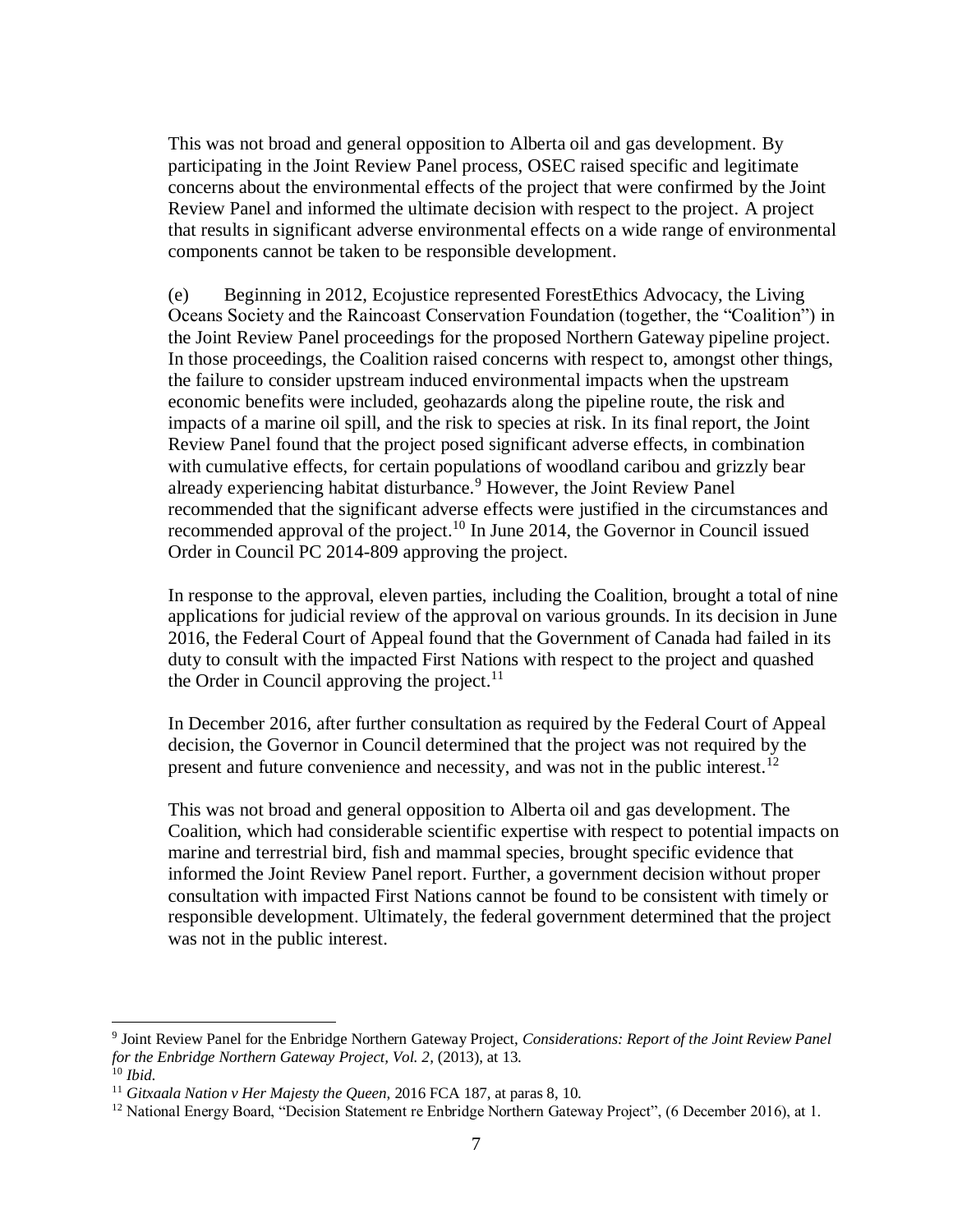(f) In 2016, Ecojustice represented Transition Initiative Kenora ("TIK") in the National Energy Board ("NEB") proceedings with respect to TransCanada Pipelines Ltd.'s proposed Energy East project. In August 2016, it became apparent that two members of the NEB panel hearing the matter had met privately with a lobbyist for Energy East outside of the hearing process. TIK, and other organizations, requested that the panel members recuse themselves because of the resulting reasonable apprehension of bias. The panel members recused themselves and a new panel was established in January 2017. In August 2017, the NEB determined that the issues to be considered in the assessment of the project would include the indirect upstream and downstream greenhouse gas emissions resulting from the project, as well as the direct greenhouse gas emissions of the project. On October 5, 2017, TransCanada withdrew its application for the Energy East project. TIK, with Ecojustice's assistance, properly brought forward the specific issues of bias and greenhouse gas emissions to ensure that the process was fair and thorough. TransCanada rendered its own decision with respect to the economic viability of the project.

(g) In 2015, Ecojustice represented the Living Oceans Society and the Raincoast Conservation Foundation in the NEB proceedings with respect to the proposed Trans Mountain pipeline expansion project. Living Oceans Society and Raincoast Conservation Foundation presented evidence with respect to, amongst other things, the risks and impacts of marine oil spills, and the impacts of shipping noise and ship strikes on Northern Resident Killer Whales. In its report, the NEB found that the project would have significant adverse effects on Northern Resident Killer Whales and Aboriginal cultural use associated with the Northern Resident Killer Whales.<sup>13</sup> The NEB also found that the greenhouse gas emissions from project-related marine vessels would likely be significant.<sup>14</sup> However, the NEB concluded that the project would be in the Canadian public interest and recommended approval of the project with 157 conditions. <sup>15</sup> The Governor in Council approved the project in November 2016 in Order in Council PC 2016-1069.

Following the approval of the project, the Living Oceans Society and the Raincoast Conservation Foundation, along with other organizations and First Nations, brought applications for judicial review of the approval before the Federal Court of Appeal. The Federal Court of Appeal found that the NEB unjustifiably defined the scope of the project under review to exclude project-related tanker traffic.<sup>16</sup> Further, the Federal Court of Appeal found that the Government of Canada failed to adequately discharge its duty to consult with the First Nations with respect to the project.<sup>17</sup> Accordingly, the Court quashed the Order in Council approving the project and sent the matter back to the Government of Canada for appropriate action.<sup>18</sup>

 $\overline{a}$ 

<sup>13</sup> National Energy Board, *Trans Mountain Expansion Project*, OH-001-2014 (May 2016), at xiv. <sup>14</sup> *Ibid*.

<sup>15</sup> *Ibid*. at xv.

<sup>16</sup> *Tsleil-Waututh Nation v Canada (Attorney General)*, 2018 FCA 153, at para 5.

<sup>17</sup> *Ibid*, at para 6.

<sup>18</sup> *Ibid*, at para 7.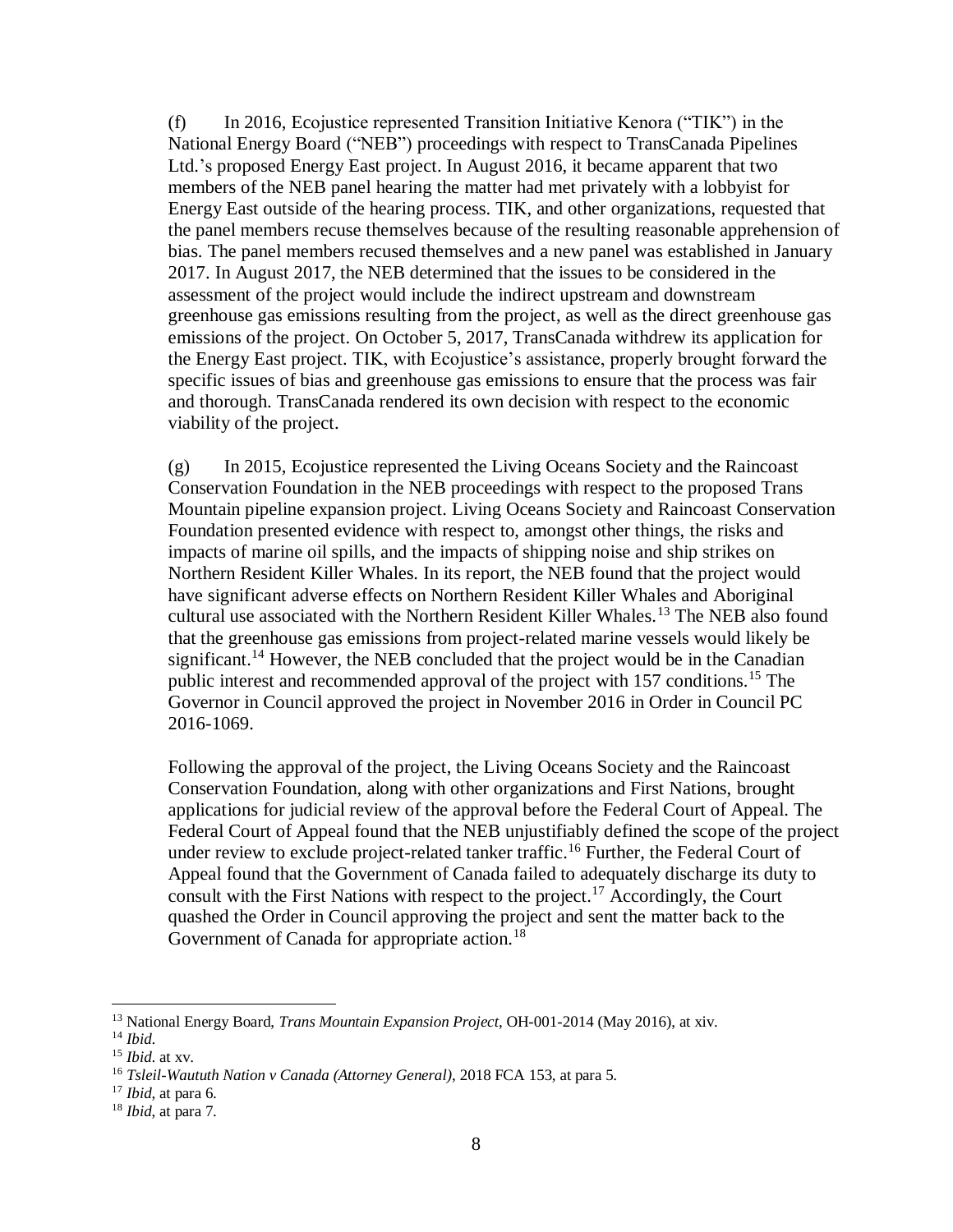In a Reconsideration Report issued in February 2019, the NEB again found that the project would have significant adverse effects on Northern Resident Killer Whales and Aboriginal cultural use associated with the Northern Resident Killer Whales, and significant greenhouse gas emissions from project-related marine vessels.<sup>19</sup> However, the NEB again recommended approval of the project.<sup>20</sup> The Governor in Council approved the project in June 2019 in Order in Council PC 2019-820.

The Living Oceans Society and Raincoast Conservation Foundation, as represented by Ecojustice, did not express broad and general opposition to Alberta oil and gas development. Rather, they presented evidence, based on their considerable expertise, with respect to the risk of marine oil spills and the potential impacts on the Northern Resident Killer Whales. The Joint Review Panel agreed that these were significant adverse effects.

(h) In 2018, Ecojustice represented OSEC in the Joint Review Panel proceedings for the Teck Frontier Oil Sands Mine Project. OSEC presented evidence with respect to greenhouse gas emissions from the project, limitations on Teck's ability to remediate and reclaim the mine site, and impacts on Boreal caribou. In July 2019, the Joint Review Panel found that the project would have significant adverse effects on wetlands, oldgrowth forests, wetland- and old-growth-reliant species at risk, including Boreal caribou, the Ronald Lake bison herd, and biodiversity.<sup>21</sup> Overall, the Joint Review Panel found the project to be in the public interest and recommended approval of the project.<sup>22</sup> On February 23, 2020, prior to the Governor in Council rendering a decision with respect to the project, Teck Resources Ltd. withdrew its application for the project, stating:

...global capital markets are changing rapidly and investors and customers are increasingly looking for jurisdictions to have a framework in place that reconciles resource development and climate change, in order to produce the cleanest possible products. This does not yet exist here today and, unfortunately, the growing debate around this issue has placed Frontier and our company squarely at the nexus of much broader issues that need to be resolved.<sup>23</sup>

Again, OSEC did not present broad and general opposition to Alberta oil and gas development. They presented scientific evidence with respect to impacts on the threatened Boral caribou herds, amongst other things, that ultimately informed the Joint Review Panel's report. Teck ultimately made its own decision as to whether the project was timely, economic, efficient and responsible.

 $\overline{a}$ 

<sup>19</sup> National Energy Board, *National Energy Board reconsideration of aspects of its OH-001-2014 Report as directed by Order in Council P.C. 2018-1177*, MH-052-2018 (February 2019), at 38-39.

 $^{20}$  *Ibid.* at 39-41.

<sup>21</sup> Joint Review Panel for the Frontier Oil Sands Mine Project, *Report of the Joint Review Panel, Teck Resources Limited Frontier Oil Sands Mine Project, Fort McMurray Area*, (25 July 2019) 2019 ABAER 008, at xiii. <sup>22</sup> *Ibid*, at xii-xiii.

<sup>&</sup>lt;sup>23</sup> Teck Resources Limited, "Letter to Jonathan Wilkinson, Federal Minister of Environment and Climate Change", (23 February 2020), at 1.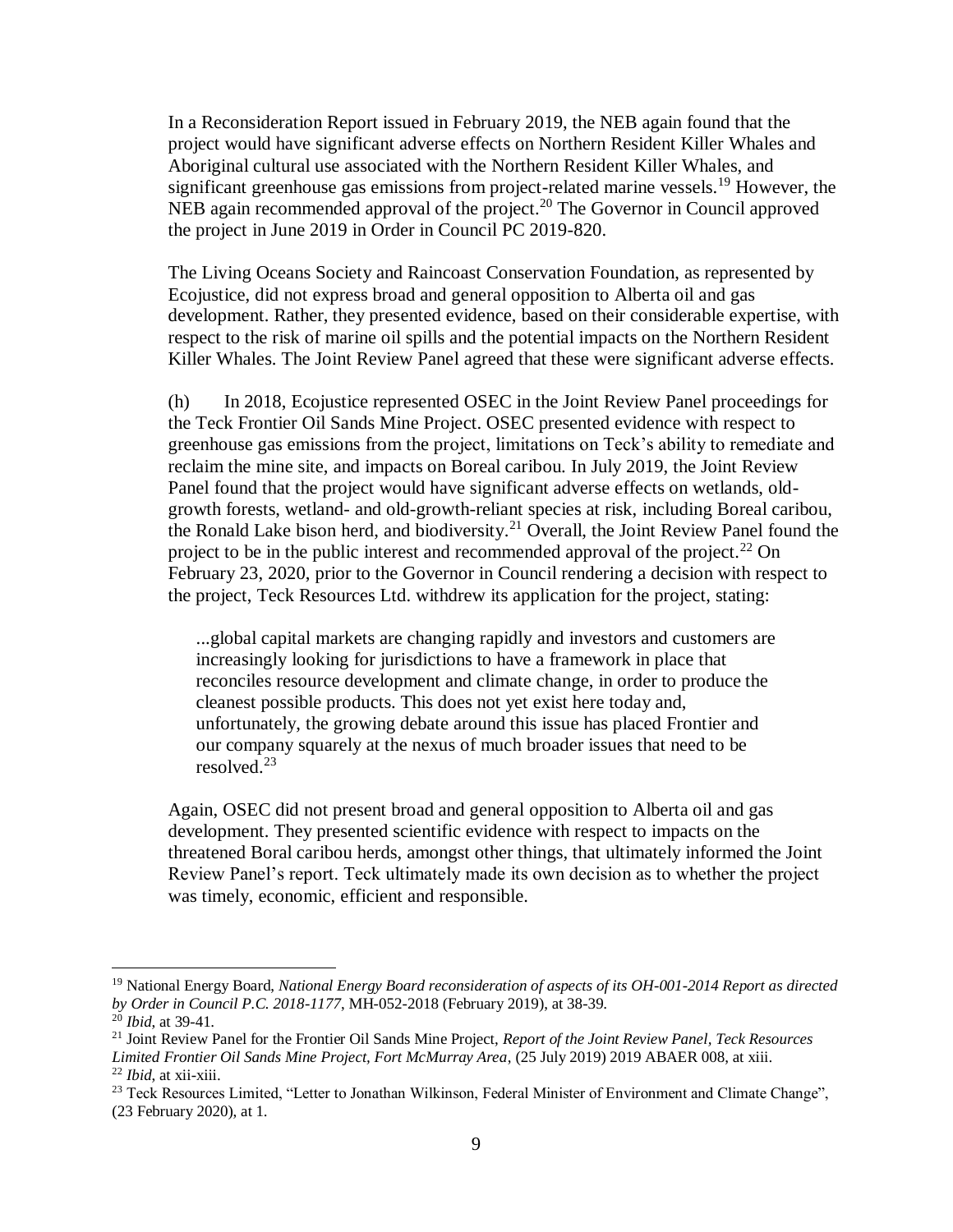(i) In January 2019, Ecojustice represented the Athabasca Chipewyan First Nation, Mikisew Cree First Nation, Alberta Wilderness Association and David Suzuki Foundation in bringing an application for judicial review in the Federal Court alleging that the federal Minister of Environment and Climate Change failed to recommend a habitat protection order, as required by section 61(4) of the federal *Species at Risk Act*, for five herds of Boreal caribou impacted by oil sands development. A settlement was reached in the matter, ultimately leading the federal Minister and the Province of Alberta to enter into a conservation agreement with respect to Boreal caribou. Without such action, the federal Minister would have continued to ignore their obligation to protect the habitat of Boreal caribou in the oil sands area. This was not broad and general opposition to Alberta oil and gas development. This was a specific intervention which ensured that the federal Minister met his legal obligations with respect to the protection of threatened Boreal caribou and responsible oil sands development.

(j) Beginning in 2008, Ecojustice represented Tony and Lorraine Bruder, ranchers in southwestern Alberta, with respect to an inactive well site on their property. The well had been inactive for more than 14 years and the surface lease with respect to the well site had expired. The well operator ignored their obligation to decommission the well and reclaim the well site, as well as their obligation to maintain a valid surface lease. In 2010, Ecojustice assisted the Bruders in negotiating a new surface lease with the well operator which required the operator to either produce or abandon the well within three years. The operator failed to do either. Ecojustice had over 100 communications with the Alberta Energy Regulator over a 12 year period in an attempt to have the well decommissioned and the well site reclaimed. Ultimately, the Alberta Energy Regulator abandoned the well but did not complete the site reclamation. In 2020, the well site was moved into the Orphan Well Program. In 2021, more than 27 years since the well last operated, the well site remains unreclaimed. This is not timely, economic, efficient or responsible oil and gas development.

On a broader scale, Ecojustice has worked for 13 years to address the issue of unremediated and unreclaimed inactive well sites in Alberta. Ecojustice participated in Alberta Energy's stakeholder engagement on the well liability management system in 2016 and presented a number of alternatives to correct this situation. However, as of July 14, 2021, there remain over 95,000 inactive well sites in Alberta that have not been remediated or reclaimed. Over 32,000 of these wells have been inactive for more than 10 years. This is a burden on Alberta's landowners and the Alberta environment. Over 95,000 unreclaimed inactive wells cannot be indicative of timely, economic, efficient and responsible development of Alberta's oil and gas resources.

22. As stated in paragraph 20 above, Ecojustice's work is focused on furthering its and its clients' goals of protecting nature, climate and communities, and Ecojustice only accepts donations on the condition that this focus will not be compromised. As demonstrated in paragraph 21 above, Ecojustice has not participated in broad and general opposition to Alberta oil and gas development. Rather, Ecojustice has, in each situation, provided legal services to organizations, First Nations and individuals in either participating in statutorily-required regulatory proceedings or ensuring that companies and government officials meet their legal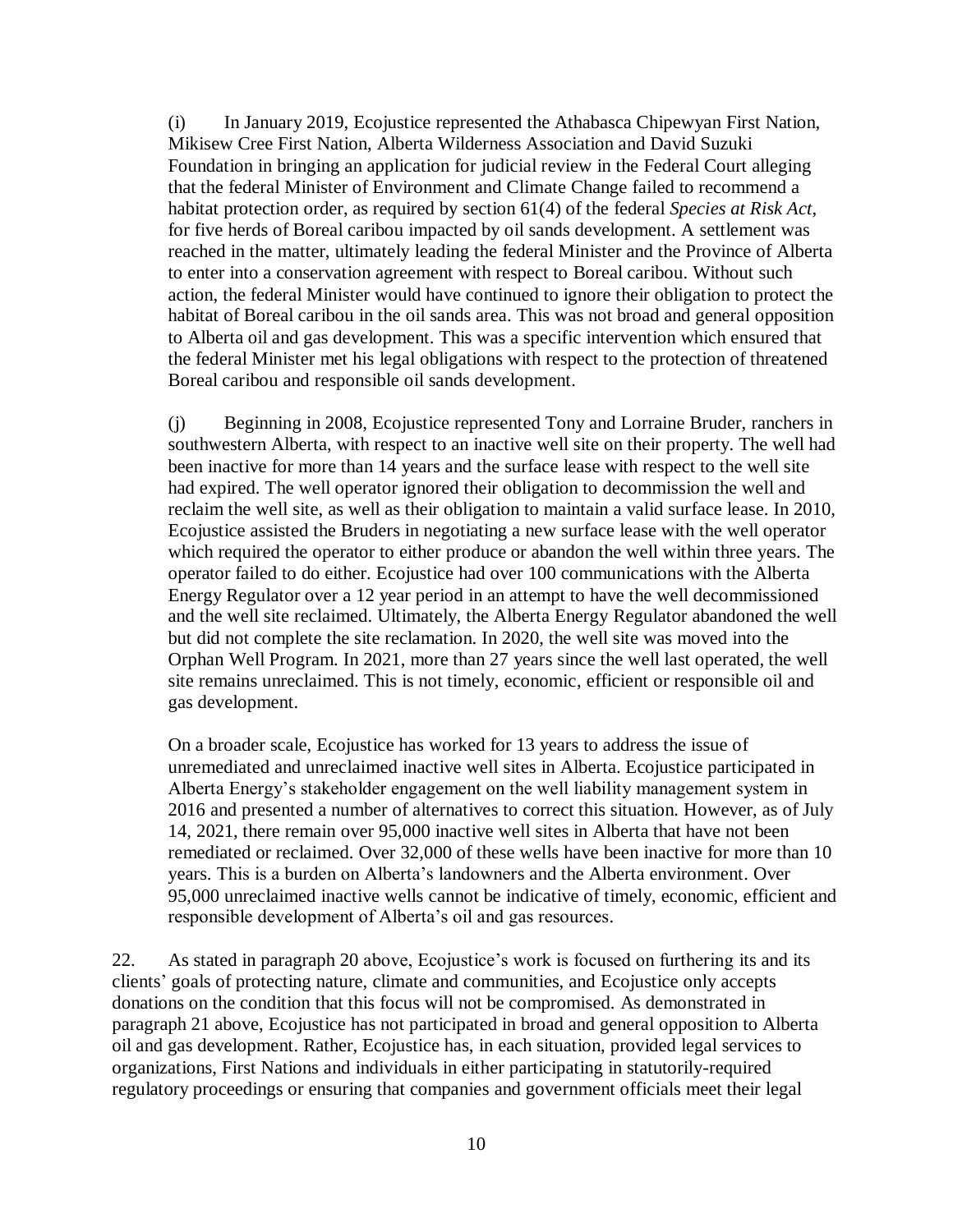obligations. Surely, providing legal representation to environmental organizations, First Nations and individuals participating in statutorily-required regulatory processes or ensuring that companies and government officials obey the law, cannot be classified as participating in an "anti-Alberta energy campaign." That would be an absurdity. Yet, the conclusion of the Inquiry is that Ecojustice participated in such a campaign.

23. The Commissioner's interpretation of "anti-Alberta energy campaign" and his ruling with respect to "timely, economic, efficient and responsible development of Alberta's oil and gas resources" deprives affected parties of the opportunity to argue that the development opposed was not timely, economic, efficient or responsible, and undermines legitimate legal and public discourse on matters of public concern. That cannot be in the public interest.

24. In fact, as demonstrated in paragraph 21 above, Ecojustice has never represented an environmental organization, First Nation or individual for the purpose of expressing broad and general opposition to the timely, economic, efficient and responsible development of Alberta's oil and gas resources. In each case, Ecojustice's clients raised specific and legitimate concerns with respect to the environmental impacts of specific oil or gas projects or legal concerns with respect to company or government actions. As indicated in paragraph 21 above, in most cases those concerns were confirmed or validated by the regulatory body or the courts.

25. The Commissioner, in his Ruling, states that a party opposing a discrete aspect of a specific project is not participating in an anti-Alberta energy campaign. All of Ecojustice's activities, and those of its clients as described in paragraph 21 above, fall within that exception. Therefore, the Commissioner's finding that Ecojustice participated in an anti-Alberta energy campaign is unfounded and unreasonable.

26. Further, while the Commissioner purports that his findings do not indicate that Ecojustice's activities have been unlawful or dishonest or should in any way be impugned, the entire tone and context of the Report damages Ecojustice's reputation by failing to state clearly and unequivocally that all of Ecojustice's actions and statements have been factual and lawful and are constitutionally protected forms of expression and association.

27. While the Commissioner acknowledges in the draft Report that specific activities with respect to land conservation, wetland restoration, tanker bans, the Boreal Forest Agreement and more generally public policy debates with respect to oil and gas development are "valuable and important", he must understand that by generically characterizing all of those activities as part of an "anti-Alberta energy campaign" he is undermining the future of those "valuable and important" activities. The Commissioner must know full well that his report will be used by the United Conservative Government of Alberta, and the Premier who on several occasions has referred to the "foreign-funded green left", as justification to undermine those important elements of environmental protection and public discourse.

28. Based on all of the above, Ecojustice submits that the Commissioner has erred in determining that Ecojustice participated in an anti-Alberta energy campaign as defined in the Terms of Reference and the Ruling. Ecojustice therefore formally requests a ruling that Ecojustice did not participate in an "anti-Alberta energy campaign" but rather represented its